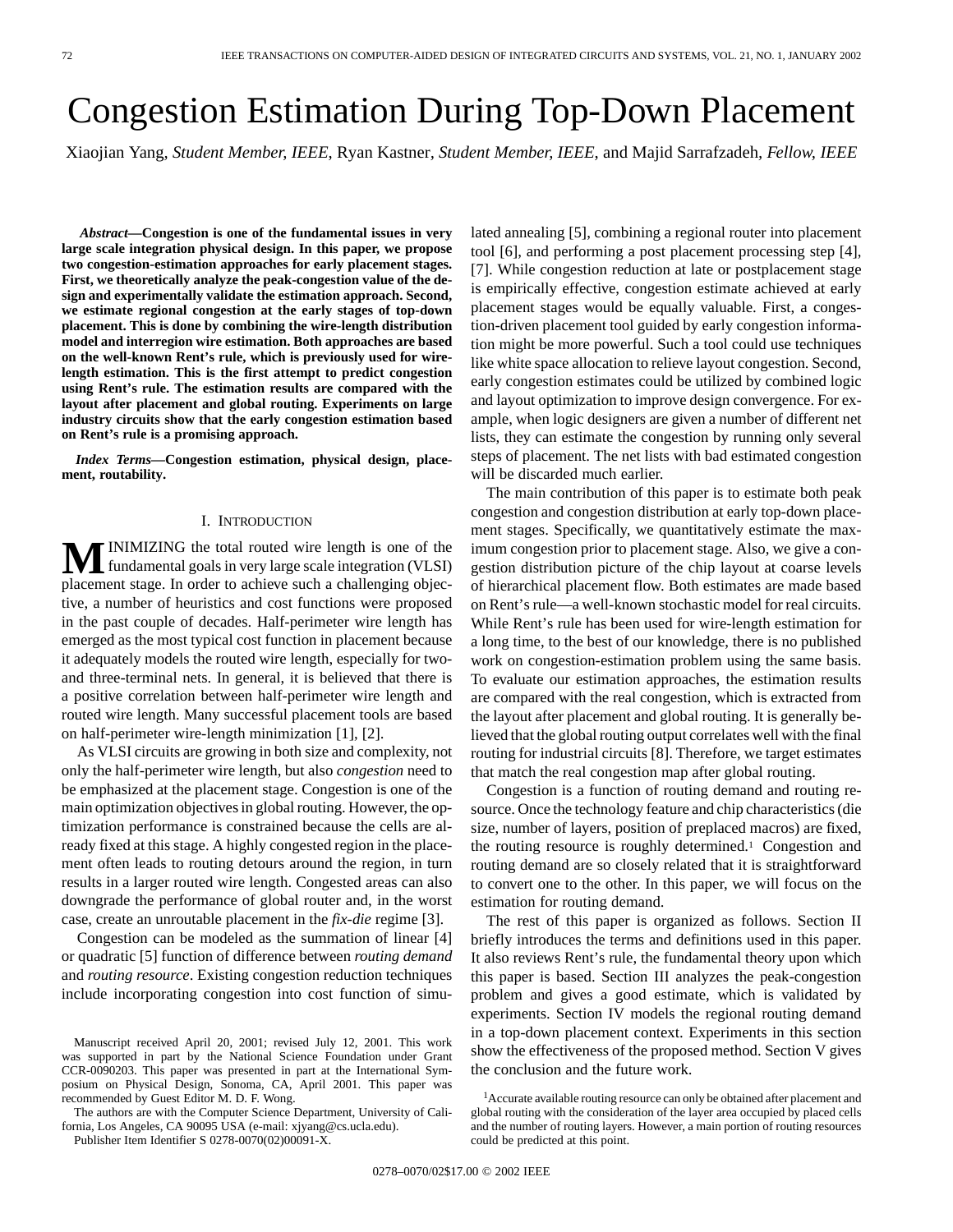

Fig. 1. Relationship between net cut and congestion. (a) Recursive bipartitioning and cut. (b) Worst case routing demand analysis. (c) Average case routing demand analysis.

#### II. PRELIMINARIES

#### *A. Placement, Routing, and Congestion*

For consistency we will use the following terms throughout the paper. A *circuit* is a hypergraph  $G(V, E)$ , where V is a set of cells and E is a set of hyperedges. A *hyperedge*  $e \in E$  is a subset of  $V$  that contains two or more cells. A *placement* is a set of locations for all cells on a rectangular core area.

A common top-down placement flow is the min-cut approach in which the circuit is recursively bipartitioned into subcircuits. Meanwhile the layout area is also partitioned into *placement regions*, each of which contains a corresponding subcircuit.

During the global routing, the chip is divided into an array of uniform rectangular *tiles*. The tile is small enough that each placement region covers an integral number of tiles. All the nets will be routed by connecting the cells of each net using grid wires. For each *boundary* of the tiles  $b$ , the *routing demand*  $d(b)$ is the number of wires that cross this boundary; the *routing supply*  $s(b)$  is the number of wires that are allowed to cross the boundary. The *overflow* of a boundary  $c(b)$  is  $\max(d(b)$  $s(b)$ , 0). The congestion of a placement region is the summation of the overflow over all the boundaries within this placement region. The *peak congestion* of a placement is the maximum overflow over all the tile boundaries.

# *B. Rent's Rule*

Rent's rule is an empirical observation first described in [9]. It states the relationship between the number of elementary blocks  $G$  in a subcircuit of a partitioned design and the number of external connections  $T$  of the subcircuit. Specifically

$$
T = tG^p \tag{1}
$$

where  $t$  is the average number of interconnections per block and p is the Rent exponent  $(0.4 < p < 0.8$  in real circuits). The Rent exponent  $p$  can be computed by plotting the  $T$  versus  $G$ relation in a log-log diagram for every value of  $G$  in a top-down partitioning process and then fitting a line on the plotted points. The slope  $p$  of this line represents the Rent exponent.

Rent's rule has been widely used to estimate interconnect wire length [10]–[12]. In general, a higher Rent exponent will result in a longer average wire length, which in turn implies a larger wiring area and more congested layout [13].

## III. PEAK-CONGESTION ANALYSIS

## *A. Cut Ratio in Recursive Bipartitioning*

In order to analyze peak congestion over all the tile boundaries of the layout, we assume that the circuit is an *ideal circuit*, which strictly obeys Rent's rule. This ideal circuit is placed using a hierarchical placement flow that is based on recursively bipartitioning. On each hierarchical level of the top-down placement, each subcircuit is quadrisectioned into four smaller subcircuits. A quadrisection step consists of a vertical bipartitioning followed by a horizontal one.

Let  $C_1$  be the net cut of the first bipartitioning by a vertical cut line. Let  $C_{2,1}$  and  $C_{2,2}$  be the net cuts of the second horizontal bipartitioning [see Fig. 1(a)]. Similarly, the net cuts of the  $i$ th bipartitioning are  $C_{i,1}, \ldots, C_{i,2^{i-1}}$ . For an ideal circuit

$$
C_{i,1} \approx C_{i,2} \approx C_{i,3} \approx \cdots, \quad \text{for} \quad i = 1, \ldots, 2H
$$

where  $H$  is the number of hierarchical levels in the top-down recursive quadrisection placement. For simplicity, all the cuts on the same level i are denoted as  $C_i$  for  $i = 1, \ldots, 2H$ .

*Theorem 1:* In a recursive bipartitioning approach on an ideal circuit, the ratio between the net cut of the  $(i+1)$ th bipartitioning  $C_{i+1}$  and the net cut of the *i*th bipartitioning  $C_i$  is  $2^{-p}$ , where  $p$  is the Rent exponent of the circuit.

*Proof:* Consider the subcircuits to be bipartitioned at each hierarchical level. Let  $G_i$  be the size of subcircuit at the *i*th level. Thus, the size of subcircuit at the  $(i + 1)$ th bipartitioning is  $G_{i+1} = G_i/2$ . For and ideal circuit, all the subcircuits have the same Rent exponent  $p$  and Rent coefficient  $t$ . According to  $(1)$ , the number of external interconnects for subcircuits at *i*th level is  $T_i = tG_i^p$  and the number of external interconnects for subcircuits at  $(i + 1)$ th level is  $T_{i+1} = tG_{i+1}^p$ . At a given level  $i$ , the interconnects between two subcircuits that are split from one of the th bipartitionings are a subset of the external interconnects of each of these two subcircuits. Let  $k ( 0 < k < 1)$  be the ratio between the number of cut nets of the  $i$ th bipartitioning and the number of external nets for subcircuit at  $i$ th level. We have  $C_i = kT_i$ . For an ideal circuit, assuming k is fixed through all the hierarchical levels, we have

$$
\frac{C_{i+1}}{C_i} = \frac{kT_{i+1}}{kT_i} = \frac{kt(G_{i+1})^p}{kt(G_i)^p} = \frac{\left(\frac{G_i}{2}\right)^p}{(G_i)^p} = 2^{-p}.
$$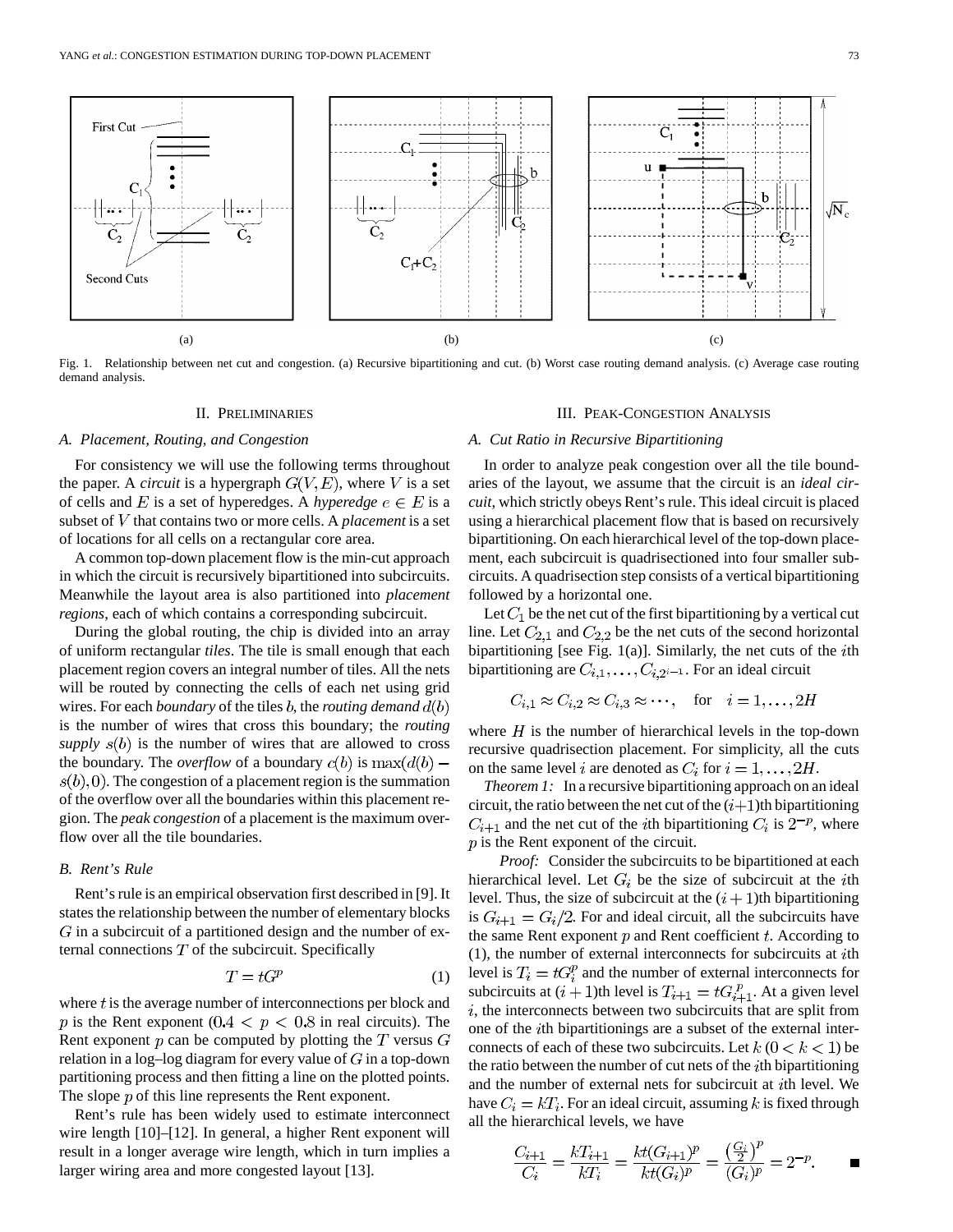## *B. Worst Case Analysis*

The top-down placement flow terminates at the  $H = \log_4 N_c$ level, where  $N_c$  is the number of cells of the circuit. In the final placement, each cell occupies one tile.2 The global router uses L-shape routing model in which a net is routed using either the upper or the lower part of the bounding box of this net. This is not a good routing method, but it gives a general picture of wire distribution.

Now, we want to find out the maximum routing demand over all the tile boundaries without placing the circuit. First, we discuss the worst case. Let us denote the maximum routing demand of a tile boundary as  $C_{\text{max}}$ .

*Theorem 2:* In a recursive bipartitioning approach on an ideal circuit, the maximum routing demand over all the tile boundaries  $C_{\text{max}} < C_1(1-\alpha^{2H})/(1-\alpha)$ , where  $C_1$  is the net cut of the first bipartitioning and  $\alpha = C_{i+1}/C_i$  is the ratio between net cuts of two consecutive partitionings.

*Proof:* In Fig. 1(b), the circuit is partitioned into two parts with a net cut  $C_1$ . It follows that there are  $C_1$  nets crossing between left half and right half. Let us look at a tile boundary located at the right half. In the worst case, all these  $C_1$  nets pass this specific boundary. Hence, the first bipartitioning contributes  $C_1$  to the routing demand of this boundary. Similarly, the *i*th bipartitioning contributes  $C_i$  to the routing demand. Thus, for any boundary, the upper bound of the routing demand is

$$
\sum_{i=1}^{2H} C_i = C_1 \sum_{i=0}^{2H-1} \alpha^i
$$

$$
= C_1 \frac{1 - \alpha^{2H}}{1 - \alpha}.
$$

## *C. Uniform Distribution of Cut Nets*

In the previous discussion, we assume that all the nets that are cut in a bipartitioning cross a particular tile boundary, which is, obviously, not the general case. However, once we construct a framework such as the model in Section III-B, we can study the congestion behavior using different cut-net distribution models.

We continue the analysis using a *uniform distribution model* in which the cut nets of a bipartitioning are uniformly distributed over all the subcircuit area. In other words, the cells in the partitioned subcircuit have equal probabilities to be connected to a cut net.

*Theorem 3:* In a recursive bipartitioning approach on an ideal circuit, assuming cut nets are uniformly distributed, the expected maximum routing demand over all the tile boundaries is

$$
C_{\text{max}} = \frac{C_1}{\sqrt{N_c}} \left(\frac{1}{2} + 2\alpha\right) \frac{\sqrt{N_c \alpha^{2H} - 1}}{2\alpha^2 - 1}
$$

where  $C_1$  is the net cut of the first bipartitioning and  $\alpha =$  $C_{i+1}/C_i$  is the ratio between net cuts of two consecutive partitioning operations.

*Proof:* In Fig. 1(c), the first bipartitioning result  $C_1$  means that there are  $C_1$  nets connecting the left half and right half of the design. We know that the number of final tiles on either half is  $N_c/2$ . Since the cut nets are uniformly distributed, for each final tile, the average number of cut nets connected to this tile is  $2C_1/N_c$ . Among all the horizontal tile boundaries, the ones on the center horizontal line of the chip accommodate the maximum number of net crossing caused by those  $C_1$  nets. Note that for a specific horizontal tile boundary  $b$  at the center line, only the nets which connect to the tiles at the same column could cross  $b$ . This is because we are using the L-shape routing model. There are  $\sqrt{N_c}$  tiles at the same column with boundary b. For each of them, if the connected tile in the other half is located at the different upper/lower part (half of the connections of this tile have this property), such as tile v and u in Fig. 1(c), the probability that this route crosses boundary  $b$  is  $1/2$  (because of L-shape routing). Therefore the first cut contributes on average  $C_1\sqrt{N_c}/(2N_c)$  crossings to b. The case for the second bipartitioning is relatively simple. Since there are  $C_2$  nets crossing  $\sqrt{N_c}/2$  boundaries, on average, each boundary is crossed by  $C_2/(\sqrt{N_c}/2)$  nets. Using the same approach for the third, fouth, etc. bipartitioning, we have the expected maximum number of crossings over all the boundaries

$$
C_{\text{max}} = \frac{1}{2} \frac{C_1}{\sqrt{N_c}} + 2 \frac{C_2}{\sqrt{N_c}} + \frac{C_3}{\sqrt{N_c}} + 4 \frac{C_4}{\sqrt{N_c}} + \cdots
$$
 (2)

According to Theorem 1, we have  $C_i = C_1 \alpha^{i-1}$ ; plug it into (2) and we obtain

$$
C_{\max} = \frac{C_1}{\sqrt{N_c}} \left(\frac{1}{2} + 2\alpha\right) \sum_{i=0}^{H-1} (2\alpha)^{2i}
$$
  
=  $\frac{C_1}{\sqrt{N_c}} \left(\frac{1}{2} + 2\alpha\right) \frac{\sqrt{N_c} \alpha^{2H} - 1}{2\alpha^2 - 1}.$ 

#### *D. Experimental Validation*

Theorem 3 gives an estimate of peak routing demand for a circuit. If the Rent exponent of a circuit is known, we can estimate the peak routing demand prior to placement stage. The following experiments evaluate the effectiveness of the estimation method.

Given a circuit, we first compute the Rent exponent using the partitioning-tree method proposed in [13]. Specifically, we record the number of cells and the number of external nets for each partition when recursively partitioning the circuit. Then, we do a linear regression on these data points plotted on a log– log diagram. The slope of the linear regression result is the Rent exponent p. The net cut ratio  $\alpha$  is then computed using Theorem 1. By partitioning we also obtain the net cuts of each partitioning  $C_1, C_2, \ldots$ , etc. Due to the existence of Region II of Rent's curve, the first several net cuts do not correlate well with Theorem 1. Therefore, we use  $C_h/\alpha^{h-1}$  instead of  $C_1$  in experiments ( $h = 8$  in our work). Now, we can compute estimated maximum routing demand using Theorem 3.

The real peak routing demand of the design is obtained by placing and global routing the circuit. The placement algorithm used in the experiments is a recursive bisection approach using a multilevel partitioner hMetis [14]. This is a *global placement* procedure because it stops at a certain  $m \times n$  level. Then, an L-shape global router is used to route the global placement output. The peak routing demand is the maximum number of crossings over all the vertical and horizontal tile boundaries.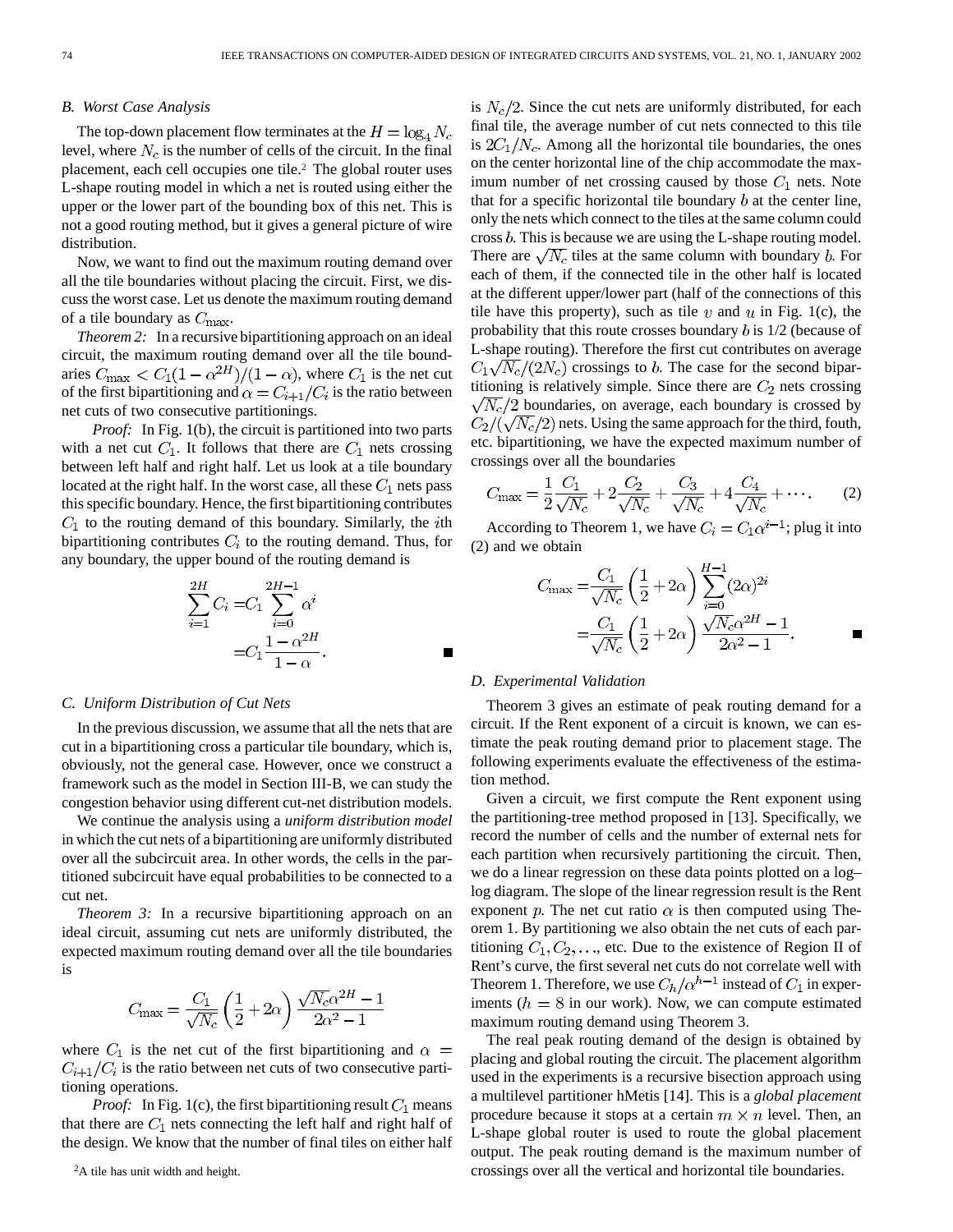circuit  $ibm01$ ibm02 ibm03 ibm04 ibm05 ibm06 ibm07 ibm08 ibm09 ibm10 ibm11 ibm12

| $\#cells$ | #nets  | tile grids     | Rent p | est. $D_n$ | real $D_n$ | $\mathit{ runtime}(s)$ |
|-----------|--------|----------------|--------|------------|------------|------------------------|
| 12.036    | 13,056 | $64 \times 64$ | 0.48   | 30.3       | 31         | 116                    |
| 19,062    | 19.291 | $64 \times 64$ | 0.51   | 62.7       | 67         | 208                    |
| 21,924    | 26,104 | $64 \times 64$ | 0.65   | 47.8       | 62         | 195                    |
| 26,346    | 31,328 | $64 \times 64$ | 0.62   | 52.1       | 52         | 218                    |
| 28,146    | 29,647 | $64 \times 64$ | 0.69   | 89.1       | 90         | 289                    |
| 32,185    | 34,935 | $64 \times 64$ | 0.57   | 82.3       | 60         | 305                    |
| 45,135    | 46,885 | $64 \times 64$ | 0.55   | 86.8       | 90         | 422                    |
| 50,977    | 49,228 | $64 \times 64$ | 0.55   | 111.9      | 100        | 511                    |
| 57,746    | 59,454 | $64 \times 64$ | 0.49   | 93.0       | 75         | 426                    |
| 67,692    | 72.760 | $64 \times 64$ | 0.47   | 135.8      | 112        | 669                    |
| 68,119    | 78,843 | $128\times128$ | 0.51   | 53.9       | 50         | 601                    |
| 69.026    | 75.157 | $128\times128$ | 0.52   | 76.1       | 76         | 771                    |

0.39

 $0.46$ 

85.5

117.6

108

111

 $128 \times 128$ 

 $128\times128$ 

97,574

147,605

TABLE I ESTIMATION OF PEAK ROUTING DEMAND

Table I shows the comparison between the estimated peak routing demand  $D'_p$  and the real peak routing demand  $D_p$ . The test circuits are large industrial designs selected from the IBM-PLACE benchmark suites [15], which are derived from the ISPD98 benchmark [16]. Runtime is measured in seconds on a Sun Ultra10 workstation with a 400-MHz central processing unit (CPU). Good estimates are listed in boldface. It should be noted that the estimated peak routing demand is scaled by a factor  $\sqrt{N_c/(mn)}$ . This is because there are  $N_c/(mn)$  cells in each tile, not one cell per tile as in the estimation model.

ibm13

ibm14

81,018

147,088

From Table I, one can see that eight out of 14 estimates are very close to real numbers, supporting our previous analysis. However, the estimates are not accurate for some circuits. There are a number of reasons for poor estimates. First, according to the uniform distribution model, the probability of a cut net connecting to a cell is the same from net to net. In the placement, however, the connected cells tend to be placed closer, causing the estimated value smaller than the real value. Second, in the proof of Theorem 3, we sum up the number of nets crossing boundary  $b$  at each level. However, each number is indeed an upper bound for all boundaries. Since the boundaries with maximum crossings at different levels are not identical, the summation (estimated value) tends to be larger than the real value. Other inaccuracies come from the variation of cut ratio  $\alpha$ , the chip area aspect ratio (which is not one), etc. These factors are added up causing the uncertainty in the estimation work, including those good estimates. Nevertheless, the fact that the congestion can be predicted is promising and merits further study in this area.

#### IV. REGIONAL CONGESTION ESTIMATION

In Section III we have discussed the peak-congestion estimation problem. Another estimation requirement, regional congestion estimation, appears at early placement stages. In this section, we propose a routing demand estimation approach in the context of top-down placement.

*Definition 1:* For a given region  $r$  in a globally routed design, the routing demand  $D(r)$  is the summation of the number of net crossings over all the tile boundaries within region  $r$ .

Note that the *region* in the definition is a common term in top-down placement. It is called *placement region* in [3] or *global bin* in [17]. A region contains a number of adjacent global routing tiles. Estimating the routing demand for all the



823

1580

Fig. 2. Internal and external routing demand.

regions during the placement will give us a rough congestion map, which is valuable for early design evaluation.

Given a placement region, the nets which cause the edge crossings can be classified into two types: the *internal nets*, which connect cells within this region, and the *external nets*, which span toward other regions or cross this region while connecting no cells. Thus, we give the following terms.

*Definition 2:* For a given region  $r$  in a design, the internal routing demand  $ID(r)$  is the summation of the number of crossings caused by internal nets for all tile boundaries; the external routing demand  $ED(r)$  is the summation of the number of crossings caused by external nets for all tile boundaries.

The total routing demand  $D(r)$  for a region r can be calculated by

$$
D(r) = ID(r) + ED(r).
$$

Fig. 2 shows the concepts of internal routing demand and external routing demand at a top-down placement stage. The original circuit is divided into subcircuits and each subcircuit is assigned into a region. The dashed lines are internal nets. The thicker solid lines represent external nets. The routing demand in a region consists of two parts: net crossings caused by the internal nets and those by the external nets.

At the very coarse placement stage, the subcircuits are loosely coupled, i.e., the number of external nets is much smaller than the number of internal nets. The routing demand of a region is primarily determined by the interconnect complexity of the subcircuit which belongs to the region. As the top-down placement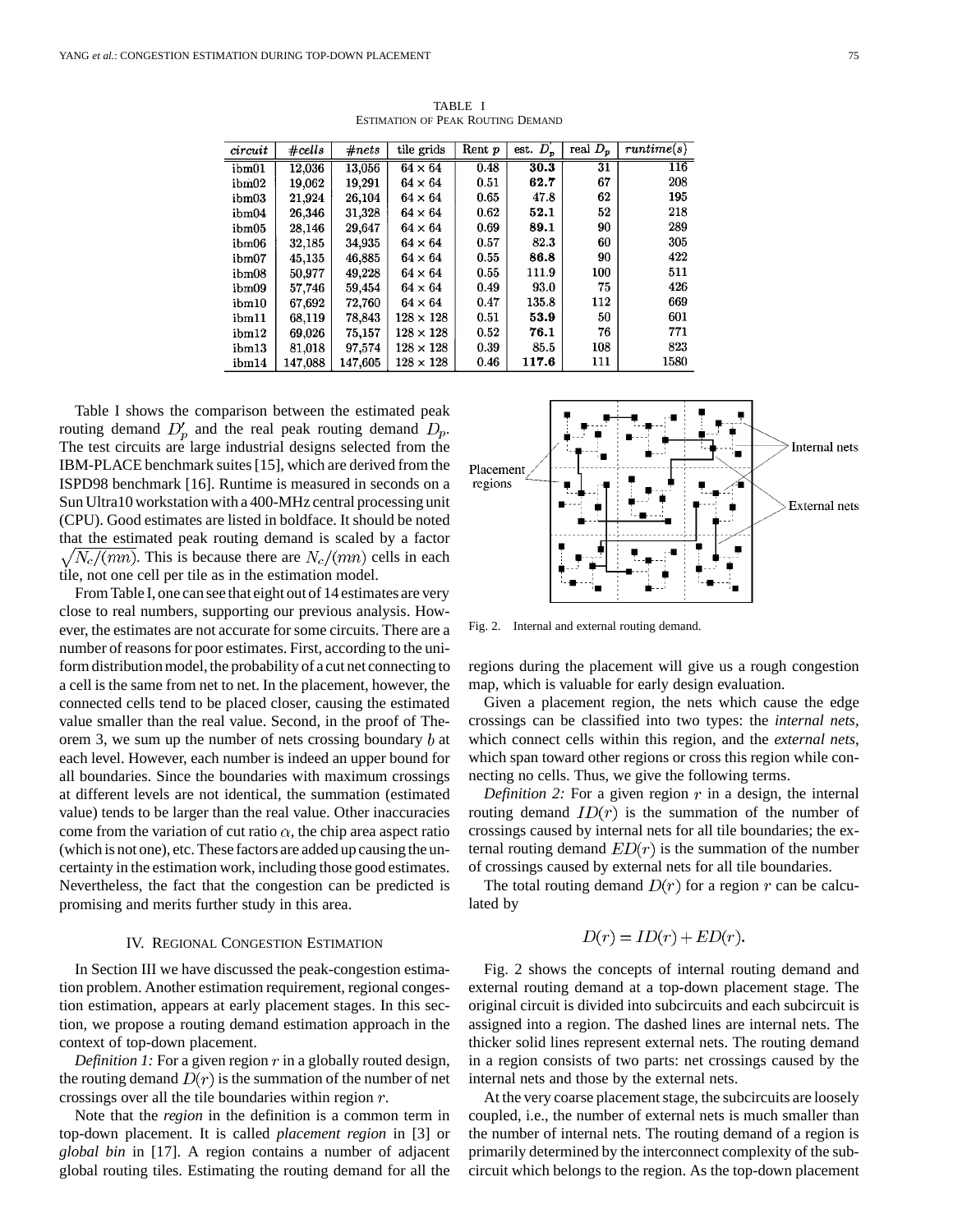flow goes into deeper levels, the routing demand of a placement region is determined by not only the internal complexity of the subcircuit in this region, but also the geometrical locations of other subcircuits and the interconnects between them.

#### *A. Internal Routing Demand*

In a typical top-down placement scheme, e.g., min-cut placement, the cells of a partitioned subcircuit will eventually be placed within the area that is assigned for this subcircuit. Therefore, estimating the internal routing demand becomes feasible. For a certain region in a top-down placement, the internal routing demand is proportional to the total routed wire length after global routing [4].3

The wire-length estimation problem has been studied for many years. There are several successful estimation techniques based on Rent's rule: Donath's classical method [10], its extension [11], and a more recent model [12]. In these methods the wire-length distribution of the entire design is predicted before place and route. However, in our paper, we estimate wire length for each region and take into account the locality of the Rent's rule. Since different subcircuits have different complexities and Rent parameters, wire-length estimates for subcircuits correspond to the internal routing demand.

Donath's work [10] gives the estimate of total interconnect length for a design. The total wire length of a design can be estimated as

$$
L = \begin{cases} \lambda t N_c (1 - 4^{p-1}) \frac{2}{9} \left( 7 \frac{4^{(p-1/2)H} - 1}{4^{p-1/2} - 1} - \frac{1 - 4^{(p-3/2)H}}{1 - 4^{p-3/2}} \right), & p \neq \frac{1}{2} \\ \lambda t N_c (1 - 4^{p-1}) \frac{2}{9} \left( 7H - \frac{1 - 4^{(p-3/2)H}}{1 - 4^{p-3/2}} \right), & p = \frac{1}{2} \end{cases}
$$

where

 $N_c$ number of gates of the subcircuit; Rent exponent;  $\overline{p}$  $\boldsymbol{t}$ Rent coefficient;  $\lambda$ constant  $\lambda \approx 1/2$ ; number of hierarchical levels.  $H = \log_4 N_c$ 

In Davis's wire-length distribution model [12], the interconnect density function  $i(l)$ , which is defined as the number of interconnects with length  $l$ , is given by

$$
i(l) = \frac{\lambda t}{2} \Gamma\left(\frac{l^3}{3} - 2\sqrt{N_c}l^2 + 2N_c l\right) l^{2p-4} \quad 1 \le l \le \sqrt{N_c}
$$

where  $\Gamma$  is a function of  $N_c$  and p. When  $l > \sqrt{N_c}$ ,  $i(l) \approx 0$ . The total wire length of the design is

$$
L = \sum_{l=1}^{\sqrt{N_c}} i(l) \cdot l.
$$

Both Donath's model and Davis's model are adopted in our internal routing demand estimation. Related results are evaluated in Section IV-E.

## *B. Locality of Rent's Rule*

The input of wire-length estimation approach is the Rent exponent, which, in the previous work, is a fixed value for the entire design. However, a fundamental weakness of Rent's rule is that it does not reflect local fluctuations of interconnection complexity in many designs [18]. If we partition a large circuit into

3We assume that the global routing tiles are square.

several parts, each part tends to have its own Rent exponent. These Rent exponents may vary a lot. This *locality* of Rent's rule means different interconnect complexities among the modules of designs. In some sense it indicates the local circuit complexity, i.e., congestion.

Fig. 3 shows local Rent curves on circuit ibm09. The curves are obtained by the following approach. We first partition the original circuit into four parts. For each part, we partition it 29 times, dividing this part to  $2, 3, \ldots, 30$  partitions. For each partitioning, we compute the average number of cells per partition  $G$  and the average number of external connections per partition  $T$ . Then we draw a 29-point plot on a log-log coordinate, which takes  $\log G$ as X axis and  $\log T$  as Y axis. It is obvious from Fig. 3 that, although all of the four subcircuits are derived from the same design, the Rent curves and exponents of these subcircuits are quite different. This locality feature of large circuits motivates us to examine the relative congestion of different subcircuits.

#### *C. Rent Exponent Extraction*

In order to estimate total wire length (or the internal routing demand) of a region, we need to extract the Rent exponent of this region. A traditional way is using partitioning to get numbers of block size and external pins. Then a linear regression is performed when enough numbers are gathered. To make the Rent exponent extraction effective, a minimum number of partitioning is expected.

The part of Rent's rule curve in Region I implies true Rent exponent. Thus, locating the data points becomes a key factor in this method. The following dynamic rent exponent extraction (DREE) algorithm gradually increases the number of partitions when it partitions each subcircuit and then performs linear regression on the latest  $N(N = 4$  in our approach) data points. For each linear regression, we compute  $\chi^2$  probability  $Q$ , which indicates the goodness of fit [19]

$$
Q = \Gamma_q \left( \frac{N-2}{2}, \frac{\chi^2}{2} \right) \tag{3}
$$

where N is the number of fitting data points and  $\Gamma_q(a, x)$  is the incomplete gamma function which is defined by

$$
\Gamma_q(a,x) = \frac{\int_x^{\infty} e^{-t} t^{a-1} dt}{\int_0^{\infty} t^{a-1} e^{-a} dt}.
$$
\n(4)

Once the quality  $Q$  of linear regression is greater than a threshold value (0.9 in our experiments) for every subcircuit, we claim that these regression points are in Rent's rule Region I. The algorithm terminates and outputs Rent exponent for each subcircuit.

The total running time cost of DREE algorithm is dominated by running time of recursive bipartitioning on the circuit, which is very fast due to the recent advances of multilevel partitioning techniques. The method of extracting Rent exponent is similar to the classical approach (e.g., [13]). The algorithm is *dynamic* in the sense that unnecessary partitionings are not performed once a good linear regression is obtained. Thus, it reduces the cost of extracting Rent exponent to running time of several partitioning passes.

Algorithm 1: DREE

Input: *n* subcircuits  $G_k = (V_k, E_k)$   $k = 1, ..., n$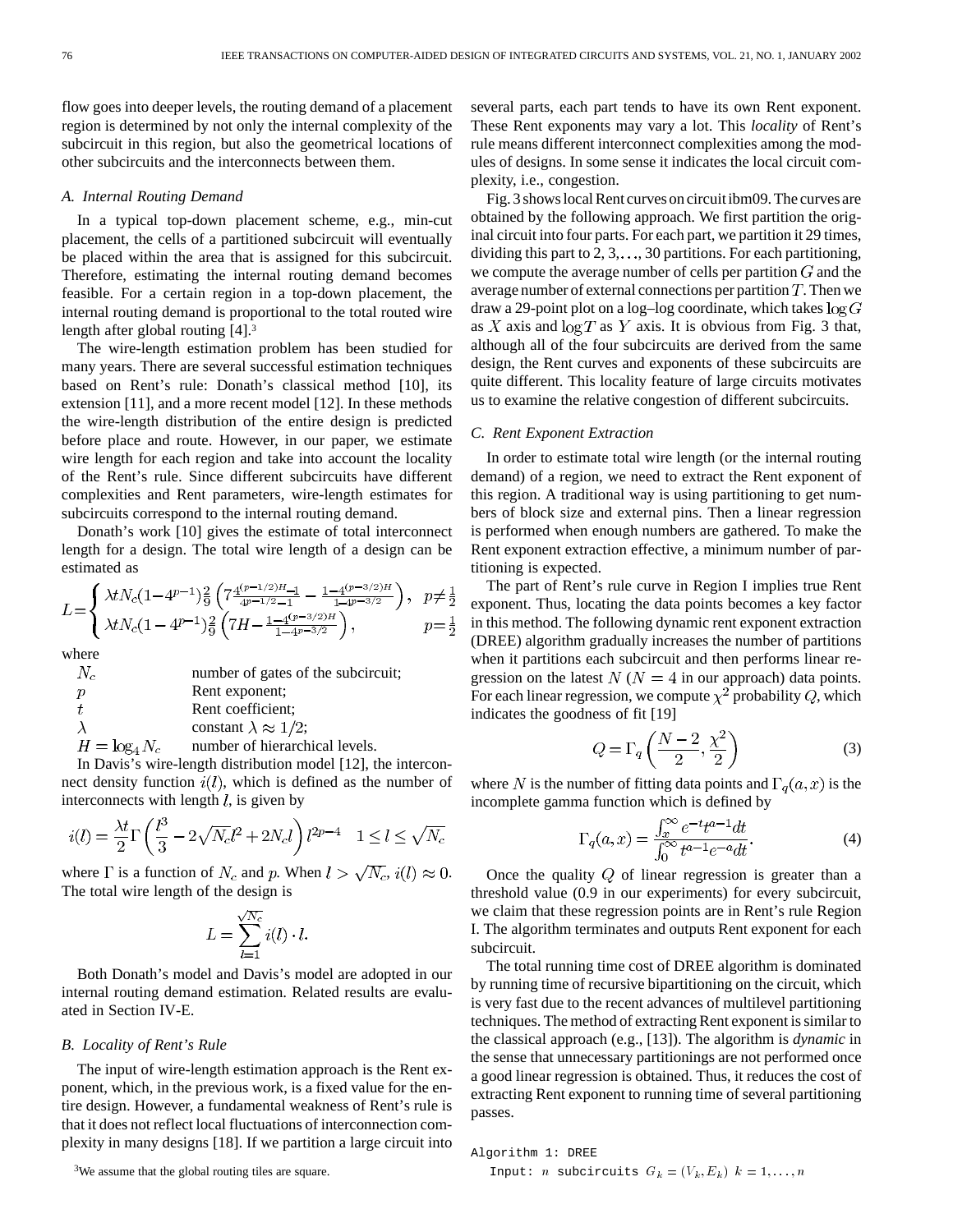

Fig. 3. Local Rent curves for different partitions of circuit ibm09, quadrisectioned into four parts. Rent curve for subcircuit (a)  $C_1$ , (b)  $C_2$ , (c)  $C_3$ , and (d)  $C_4$ .

Output: Rent exponent  $r_k$  of each subcircuit  $G_k, k =$  $1, \ldots, n$ .

 $k \leftarrow 0$ ,  $m \leftarrow$  number of data points for line fitting **repeat**

## $k \leftarrow k + 1$

 $p_i = a_i, i = 1, \ldots, n$ return  $p_i$ ,  $i = 1, \ldots, n$ 

**for** each subcircuit  $G_i(i = 1, ..., n)$  do Do  $2^k$  way partitioning on  $G_i$ Compute  $G_i, k = |V(G_i)|/2^k$  (average number of modules per partition)  $T_i, k =$  average number of external nets per partition Record point  $(x_{i,k}, y_{i,k}) = (\log G_{i,k}, \log T_{i,k})$ **end for** if  $k \geq m$  then for each subcircuit  $G_i$ , perform a linear regression on m-points data set:

 $(x_{i,k}, y_{i,k}), (x_{i,k-1}, y_{i,k-1}), \ldots, (x_{i,k-m+1},$  $y_{i,k-m+1}$ ) get line fitting result equation  $f_i(x) = a_i x + b_i$ and quality of fitting  $Q_i$ **endif until**  $Q_i \geq 0.9$  for  $i = 1, ..., n$ 

R  $\mathbf{R}_{2}$  $C_{12}^{\dagger}$  $-14$ C  $\mathrm{C}_{34}$  $R_3$ 

Fig. 4. External routing demand analysis.

#### *D. External Routing Demand*

Internal routing demand can be estimated using Rent parameters, while estimating external routing demand requires the knowledge of interconnection between regions. We cannot simply assume a uniform distribution of interconnects between regions. However, the interconnect distribution of the current placement is known. For each region, we compute the external routing demand based on the interconnects that connect or pass through this region. Fig. 4 shows a simple example of how to estimate the external routing demand.

In Fig. 4, a design area is divided into four rectangular regions:  $R_1$ ,  $R_2$ ,  $R_3$ , and  $R_4$ . Let  $C_{ij}$  be the number of intercon-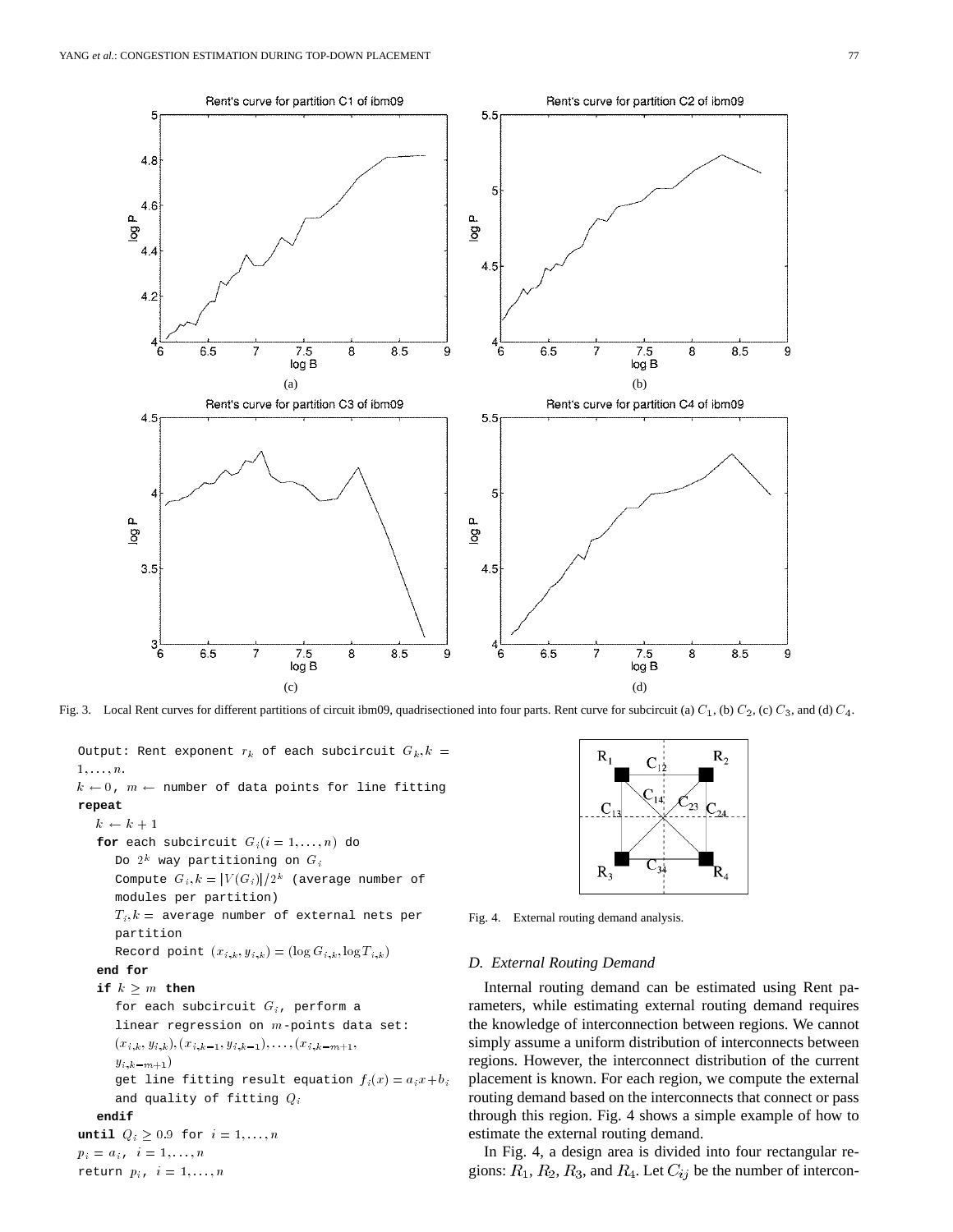

Fig. 5. Probability density function instance (a) on an  $8 \times 8$  grid and (b) its 3-D representation.

nects between  $R_i$  and  $R_j$ . Assume that the distance between the center of adjacent regions is one unit. For region  $R_1$ , the wire that connects  $R_1$  and other regions contributes one unit to its routing demand. A wire that may pass through  $R_1$  (e.g.,  $C_{23}$ ) statistically contributes a half unit to  $R_1$ 's routing demand because this wire has a 50% chance to be routed in this region. Then, the estimate of external routing demand  $(ED)$  of region  $R_1$  is

$$
ED_1 = C_{12} + C_{13} + C_{14} + \frac{1}{2}C_{23}.
$$

Similarly, we have

$$
ED_2 = C_{12} + C_{23} + C_{24} + \frac{1}{2}C_{14}
$$
  
\n
$$
ED_3 = C_{13} + C_{23} + C_{34} + \frac{1}{2}C_{14}
$$
  
\n
$$
ED_4 = C_{14} + C_{24} + C_{34} + \frac{1}{2}C_{23}.
$$

In general, we assume that there are  $n$  rectangle regions. To estimate the external routing demand for a region, the interconnects between every pair of regions will be evaluated. Among them, the ones that connect or pass the evaluated region are counted. Therefore, the external routing demand estimate for region  $k$  is

$$
ED_k = \sum_{1 \le i,j \le n, i \ne j} C_{ij} \rho_{ij}(k)
$$

where  $C_{ij}$  is the number of interconnects between region i and region *j*.  $\rho_{ij}(k)$  is the *probability density function*, which indicates the likelihood a wire from region  $i$  to region  $j$  passes a given region  $k$ . It can be calculated by equally assigning probability for interconnects passing from one region to its neighborhood regions. An example of probability density function is given in Fig. 5(a) and its three-dimensional (3-D) representation is shown in Fig. 5(b).

## *E. Estimation Results*

We conduct experiments to estimate the routing demand for every region in the coarse placement. By summing up the wire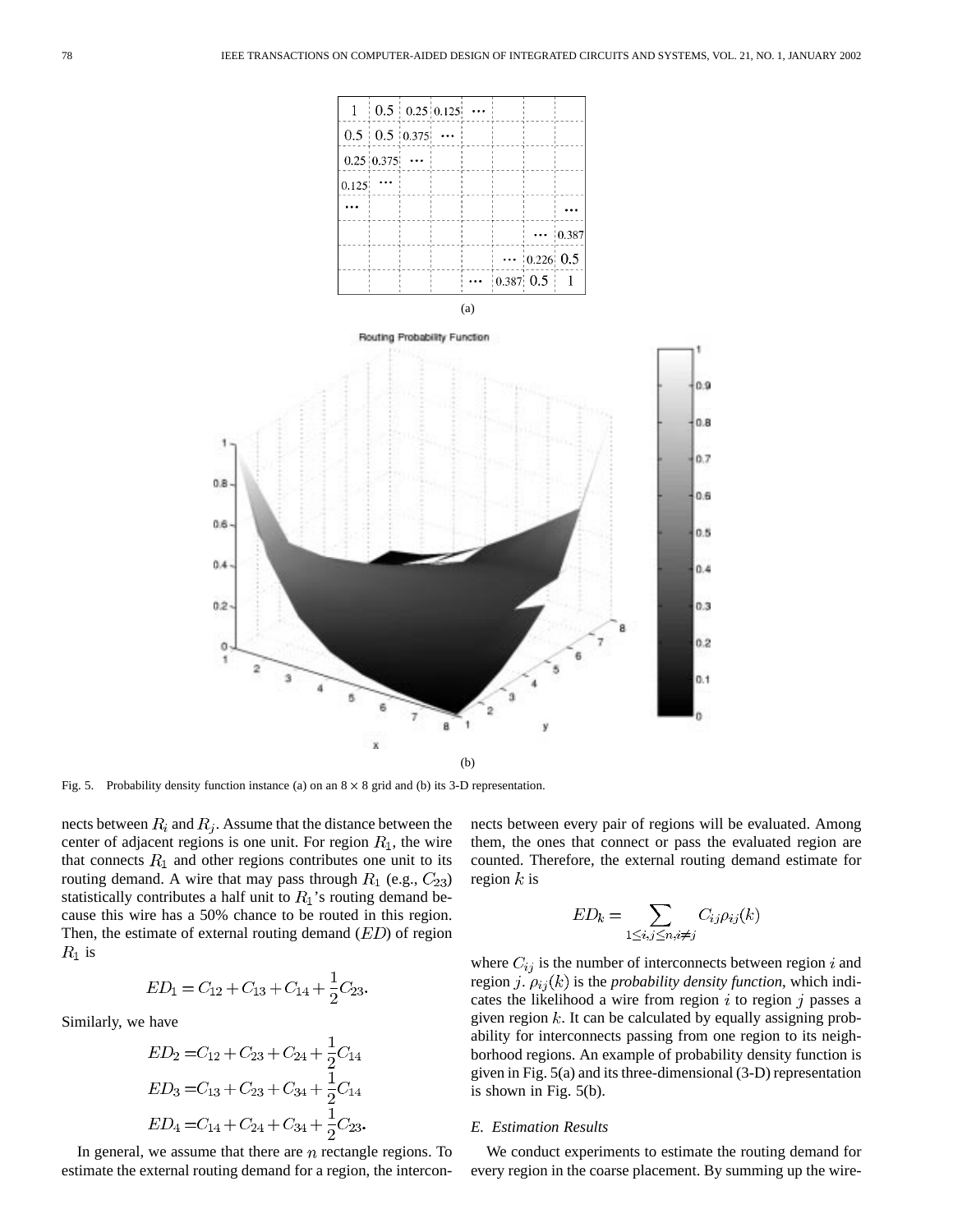length estimate and crossed routed wires of a region, we obtain the total routing demand. At an early level of top-down placement, we apply the estimation method on every region to get a routing demand distribution. This result will be compared to real routing demand map.

To get the real routing demand distribution, we continue the placement process from the point where we make estimation. The placement approach is a typical recursive bisection flow using a state-of-the-art multilevel partitioner hMetis [14]. After placement, we use a high-quality maze router to complete the global routing stage. The global routing consists of two steps: initial routing and ripup/reroute. Both the total wire length and the congestion (represented by overflow) are part of the cost function in global routing. From the result of global routing, we extract the routing demand, which is the number of net crossings on the boundaries of the global routing tiles within every region. Such a result is the real routing demand distribution, which reflects the wire requirement on a design.

For better comparison, we scale both the estimated routing demand map and the real routing demand map. The scaling process is simply dividing every routing demand value associated with a region by the average routing demand value of the whole chip area. After scaling, for each region  $r$ , we have a scaled estimated routing demand  $D_e(r)$  and a scaled real routing demand  $D_r(r)$ . The estimation error for region r is defined by  $Error(r) = |D_e(r) - D_r(r)|/D_r(r) \times 100\%.$  The overall estimation error for the design is the average value of the estimation errors over all regions.

All the experiments have been done on a Sun Ultra10 workstation with a 400-MHz CPU. Table II shows the overall estimation error for three different approaches. The first approach uses Donath's wire-length estimation model and routing estimation (RE) method proposed in Section IV-D. The second approach is similar to the first one. The only difference is that it uses Davis's wire-length distribution model. The third approach estimates regional congestion based on Davis's wire-length model only, without RE. The three approaches use the same DREE algorithm to extract Rent exponent. Since the running time for external routing demand estimation can be ignored comparing with the Rent exponent extraction process, we only report the runtime for DREE algorithm, which is dominated by the partitioning approach. Experiments show that the speedup of the partitioning tool (hMetis in this paper) does not degrade the estimation. Thus, we use the fastest option of the partitioning tool.

The results in Table II show that the proposed approach is an effective way to estimate congestion. By combining either Donath's or Davis's wire-length model with the RE method, we can predict relative congestion with small errors. The comparison between approaches with or without RE shows that, in general, wire length only cannot estimate congestion well. There are some different cases for which wire length itself produces good estimates. These cases are mostly in  $2 \times 2$  placement level where the RE is not as important as later levels.

It should be noted that for a given circuit, the estimation becomes harder as the number of regions increases. Circuit ibm03, ibm04, and ibm14 show the trend. A global router uses detours to avoid routing in a congested area. When regions are large, the detours for congested spots in a given region are still counted

TABLE II ESTIMATION ERROR AND RUNTIME COMPARISON

| circuit | level                  | Donath's  | Davis's  | Davis's  | time  |
|---------|------------------------|-----------|----------|----------|-------|
|         |                        | $+ \, RE$ | $+RE$    | only     | (sec) |
|         | $\overline{2\times 2}$ | $8.9\%$   | $10.4\%$ | $12.9\%$ | 39    |
| ibm01   | $4 \times 4$           | $8.0\%$   | 11.6%    | $6.2\%$  | 57    |
|         | $8 \times 8$           | 10.4%     | 11.1%    | 26.0%    | 128   |
|         | $2\times 2$            | $8.1\%$   | 11.9%    | 6.3%     | 70    |
| ibm02   | $4 \times 4$           | $8.8\%$   | $9.6\%$  | 11.6%    | 147   |
|         | $8 \times 8$           | $10.4\%$  | 11.4%    | 18.8%    | 274   |
|         | $2 \times 2$           | 7.8%      | 6.8%     | $11.2\%$ | 79    |
| ibm03   | $4 \times 4$           | $10.8\%$  | 13.2%    | 18.8%    | 137   |
|         | $8 \times 8$           | 13.1%     | $13.3\%$ | 24.9%    | 249   |
|         | $2 \times 2$           | $8.3\%$   | $6.4\%$  | 17.8%    | 107   |
| ibm04   | $4 \times 4$           | 11.1%     | 12.1%    | 15.2%    | 146   |
|         | $8 \times 8$           | 13.8%     | $13.1\%$ | $21.2\%$ | 287   |
|         | $2 \times 2$           | 15.0%     | $8.8\%$  | 2.9%     | 258   |
| ibm11   | $4 \times 4$           | $8.1\%$   | 7.2%     | 18.2%    | 327   |
|         | $8 \times 8$           | $8.4\%$   | 8.4%     | $23.2\%$ | 880   |
|         | $2\times 2$            | 11.2%     | 8.1%     | 9.8%     | 352   |
| ibm12   | $4 \times 4$           | $5.9\%$   | $4.2\%$  | $9.1\%$  | 447   |
|         | $8 \times 8$           | $8.1\%$   | $6.4\%$  | $11.5\%$ | 901   |
|         | $2\times 2$            | 13.1%     | 7.4%     | $5.8\%$  | 393   |
| ibm13   | $4 \times 4$           | $11.0\%$  | $11.3\%$ | 17.0%    | 442   |
|         | $8 \times 8$           | $8.9\%$   | 8.8%     | 28.9%    | 962   |
|         | $2\times 2$            | 8.4%      | 6.3%     | 7.1%     | 860   |
| ibm14   | $4 \times 4$           | $9.5\%$   | 7.0%     | 13.4%    | 721   |
|         | $8 \times 8$           | 10.4%     | $10.9\%$ | 20.1%    | 1627  |
| average |                        | 9.9%      | 9.4%     | 14.9%    |       |

as the routing demand for this region. However, if regions are small, the detours contribute routing demand to neighboring regions, which makes estimation difficult. In general, estimates of large regions are more accurate than those of small regions. This suggests that designers may use actual global routing to get congestion information at later top-down placement stages.

#### V. CONCLUSION

In this paper, we studied the congestion-estimation problem based on Rent's rule. Although Rent's rule has been widely used on various estimation fields for over two decades, it has not been adopted for congestion analysis. We presented a novel relationship between circuit Rent parameters and peak congestion of the layout. Experiments show that the model works well for L-shape routers. More sophisticated model could be conducted based on the analysis framework. Also we proposed a regional congestion-estimation method that takes both internal and external routing demand into account. The locality of Rent's rule is exploited by our approach. Experiments on large industry benchmarks show that the estimation error is on the average less than 10% compared with the actual congestion obtained by place and route.

Recent research work shows that the Rent exponent of a circuit can be predicted [20]. This will give the Rent's rule-based approach a bright future. The proposed method in this paper, combining with Rent exponent prediction, allows designers to fast predict congestion distribution at early placement stages. Moreover, with fast congestion estimation, a placement tool could incrementally update the congestion map during the placement process and adjust the operation accordingly, thus, achieving a congestion-free layout.